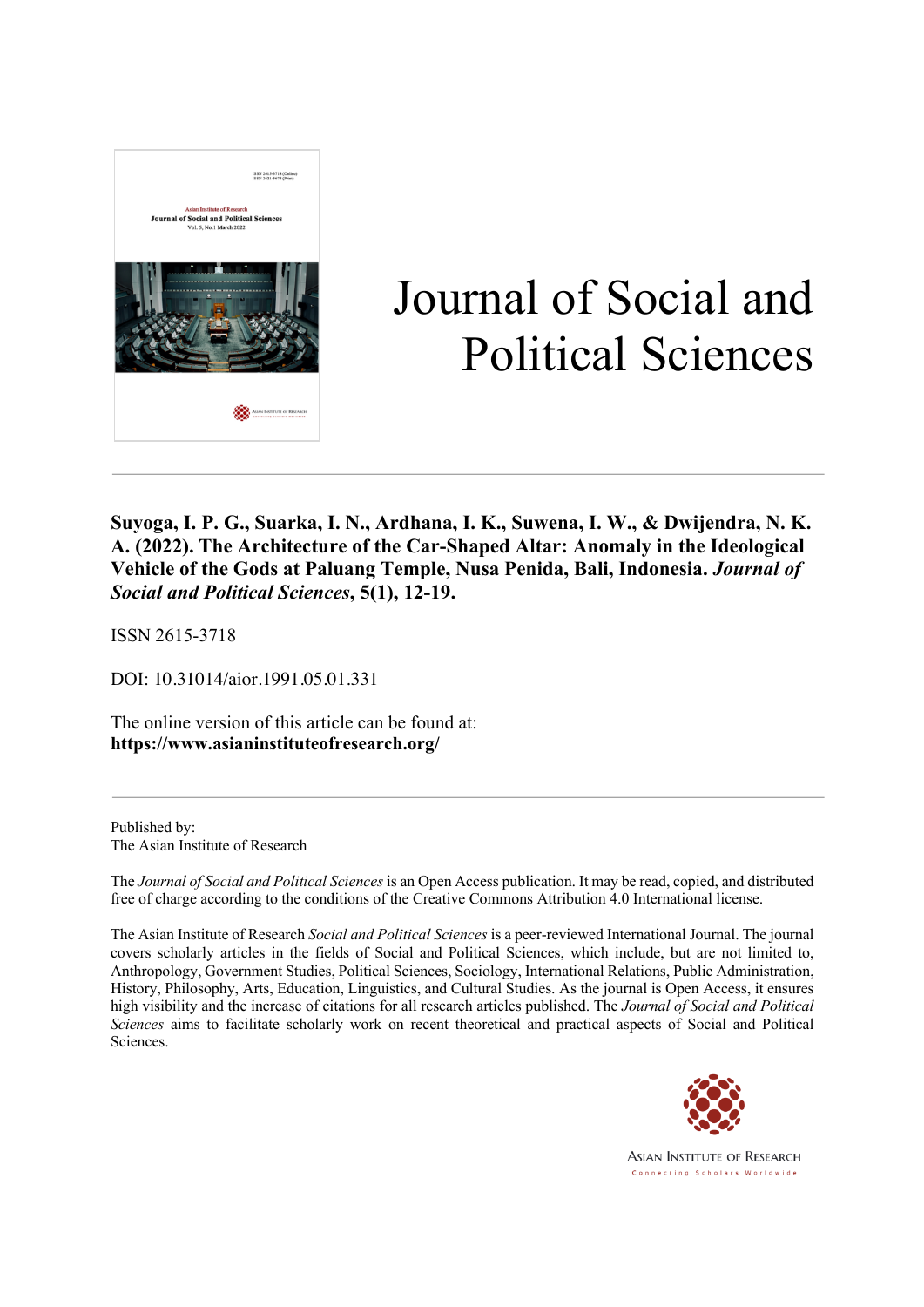

## The Architecture of the Car-Shaped Altar: Anomaly in the Ideological Vehicle of the Gods at Paluang Temple, Nusa Penida, Bali, Indonesia

I Putu Gede Suyoga<sup>1</sup>, I Nyoman Suarka<sup>2</sup>, I Ketut Ardhana<sup>3</sup>, I Wayan Suwena<sup>4</sup>, Ngakan Ketut Acwin Dwijendra<sup>5</sup>

1 Department of Cultural Studies, Faculty of Cultural Sciences, Udayana University, Bali, Indonesia. Email: pgsuyoga@gmail.com

<sup>2</sup> Department of Cultural Studies, Faculty of Cultural Sciences, Udayana University, Bali, Indonesia. Email: nyoman\_suarka@unud.ac.id

<sup>3</sup> Department of Cultural Studies, Faculty of Cultural Sciences, Udayana University, Bali, Indonesia. Email: ketut\_ardhana@unud.ac.id

<sup>4</sup> Department of Cultural Studies, Faculty of Cultural Sciences, Udayana University, Bali, Indonesia. Email: wsuwenas58@yahoo.com

<sup>5</sup> Department of Architecture, Faculty of Engineering, Udayana University, Bali, Indonesia. Email: acwin@unud.ac.id

Correspondence: Ngakan Ketut Acwin Dwijendra, Faculty of Engineering, Udayana University, Bali, Indonesia. Tel: +6281233009333. ORCID ID: 0000-0003-0070-4254. E-mail: acwin@unud.ac.id.

#### **Abstract**

This study describes the architecture iconic car-shaped shrine at Pura Paluang Nusa Penida, Bali. The car-shaped shrine is a manifestation of God's vehicle, which has the title *Ida Bhatara Ratu Gede Sakti Ngurah* and *Hyang Mami* or Lord *Shiva* and *Durga*. The altar resembles a Jeep Jimny and a VW Beetle. This architectural form is what distinguishes it from mainstream cult architectural works in Bali. This study aims to reveal the phenomenon of cultural anomalies based on the ideology of the vehicle of the gods on the car-shaped altar. This study also reveals the process of meaning and local elites who capture ideological knowledge on the car-shaped altar, to use power through cultural discourse. This study uses a qualitative method with an interpretive descriptive approach. Primary data was obtained through observation and interviews with informants determined by purposive sampling, and secondary data through literature study. Data analysis with the post-structuralism approach, Foucault's power genealogy methodology, and theory of discourse-power-knowledge relations are also from Foucault. The results of the study show that the dominance of the discourse of local elites in *Karang Dawa Nusa Penida* causes the ideology of traditional sign language about the vehicle of the gods to be exceeded, and the symptoms of cultural anomalies are strengthened through the power-knowledge-truth relation. The cultural discourse has disciplined the local community and people outside Nusa Penida, to attend prayers or to travel to Paluang Temple.

**Keywords:** Car-Shaped Altar, Ideological Anomaly, Discourse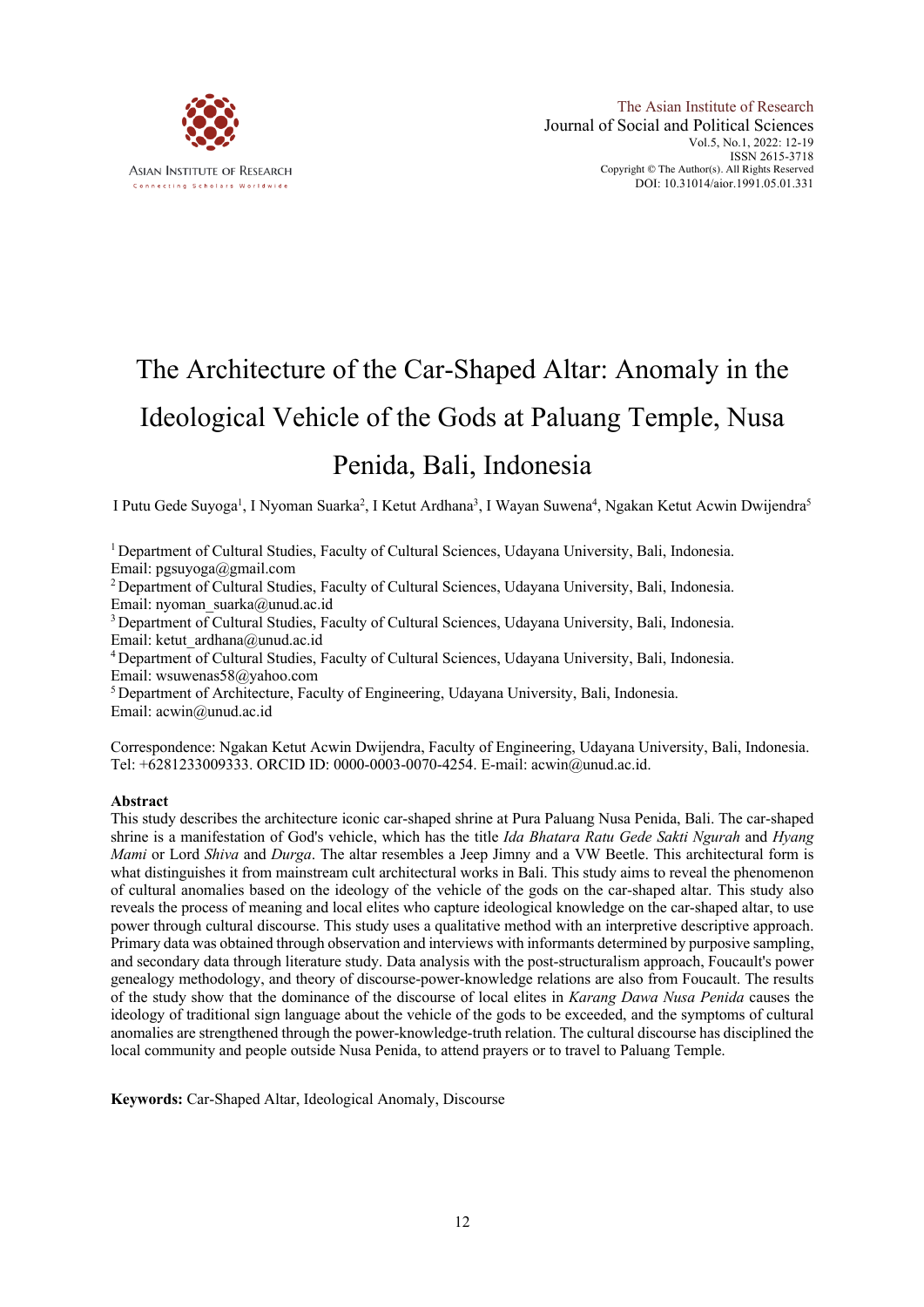#### **1. Introduction**

The most powerful phrase car in this study is intended as a work of worship architecture in the form of a sacred building or altar of worship for Balinese Hindus with the icon of a 'vehicle' car or land transportation vehicle, with a smaller size and different materials from the actual car. In the context of the location of this research in Paluang Temple, Karang Dawa, Nusa Penida, Klungkung Regency, Bali, the shape resembles a VW Beetle (VW *Kodok*) and Jeep (Suzuki Jimny). The local community strongly believes that the manifestation of God worshiped in the temple is *Ida Bhatara Ratu Gede Sakti Ngurah* and *Hyang Mami* or *Shiva-Durga* in the pantheon of the gods of Hinduism.

The architectural design of this car-shaped altar, of course, does not use the basic guideline for the design of traditional Balinese worship architecture, as is commonly done in Balinese Hindu society. Hindus in building worship architecture are based on the design guidelines for traditional Balinese worship architecture as contained in the manuscripts of *Asta Kosala Kosali, Dewa Tattwa, Kusumadewa*, *Ithi Prakerti, Padmabhuwana, Anda Bhuwana,* and others (Ida Pandita Dukuh Acharya Dhaksa, interview 2020).

This design guide, which is a "cultural discourse," has been adjusted through the policy mechanism of socioreligious arrangement in the era of the Klungkung kingdom, and is considered to have reached the golden peak of Balinese culture under the leadership of Dalem Waturenggong (1460-1490 AD) (Sidemen, et al., 1983). The design guide as a cultural discourse is the production of power relations that exist through discursive formations (Suyono, 2002; Kurniawan, 2020; Paramadhyaksa, 2021; Wirawibawa, 2021).

Foucault emphasizes that the process of disseminating discursive formations is the same as the dissemination of discourse or knowledge that distributes what is considered important and unimportant, considered true and not true. In a sense, each era has its formation and discursive group which is disseminated through discourse and signifies a regime of truth. Foucault views discourse is inseparable from power. Discourse is a means for an institution to gain power through a process of definition and exclusion (Storey, 2003). Furthermore, power is controlled by discourse, and discourse is always rooted in power. Discourse is a social practice that will always shape power relations (Foucault, 1990 in Piliang and Jaelani, 2018).

The power spreads, scattered everywhere, like an entangled net. Barker and Foucault see the productivity of this power forming capillaries that are woven into the fibers of social order, power is distributed in social relations (Barker, 2005; Foucault, 2002). Discourse can strengthen a regime of truth, as well as marginalize other regimes. Internally through the narrowing of meaning in the production and reproduction of texts (discourse) and externally through the formation and dissemination of discourse through institutions (Suyono, 2002).

The relevance of Foucault's thought with the ultimate context of *palinggih mobil* as a cultural discourse lies in the relation of knowledge and power in Bali in producing discursive formations to strengthen a regime of truth. The formation of discursive formations or groups through this "ideological" discourse greatly influences the episteme, range of reasoning, and the Balinese experience of their culture.

This phenomenon is increasingly interesting to study with a critical approach to Cultural Studies, intending to reveal the strength of the discourse-power-knowledge relation that lies behind the ideological anomaly of the vehicle of the gods on the car-shaped altar. A number of these statements can be formulated into research questions, namely: (1) How does the discourse of knowledge behind myths move the agents and community structures of Karang Dawa Hamlet, Nusa Penida so that the convention of the language of symbolic signs of mainstream worship altar architecture is exceeded? (2) What are the symptoms of cultural and ideological anomalies of the vehicle of the gods on the car-shaped altar at Pura Paluang?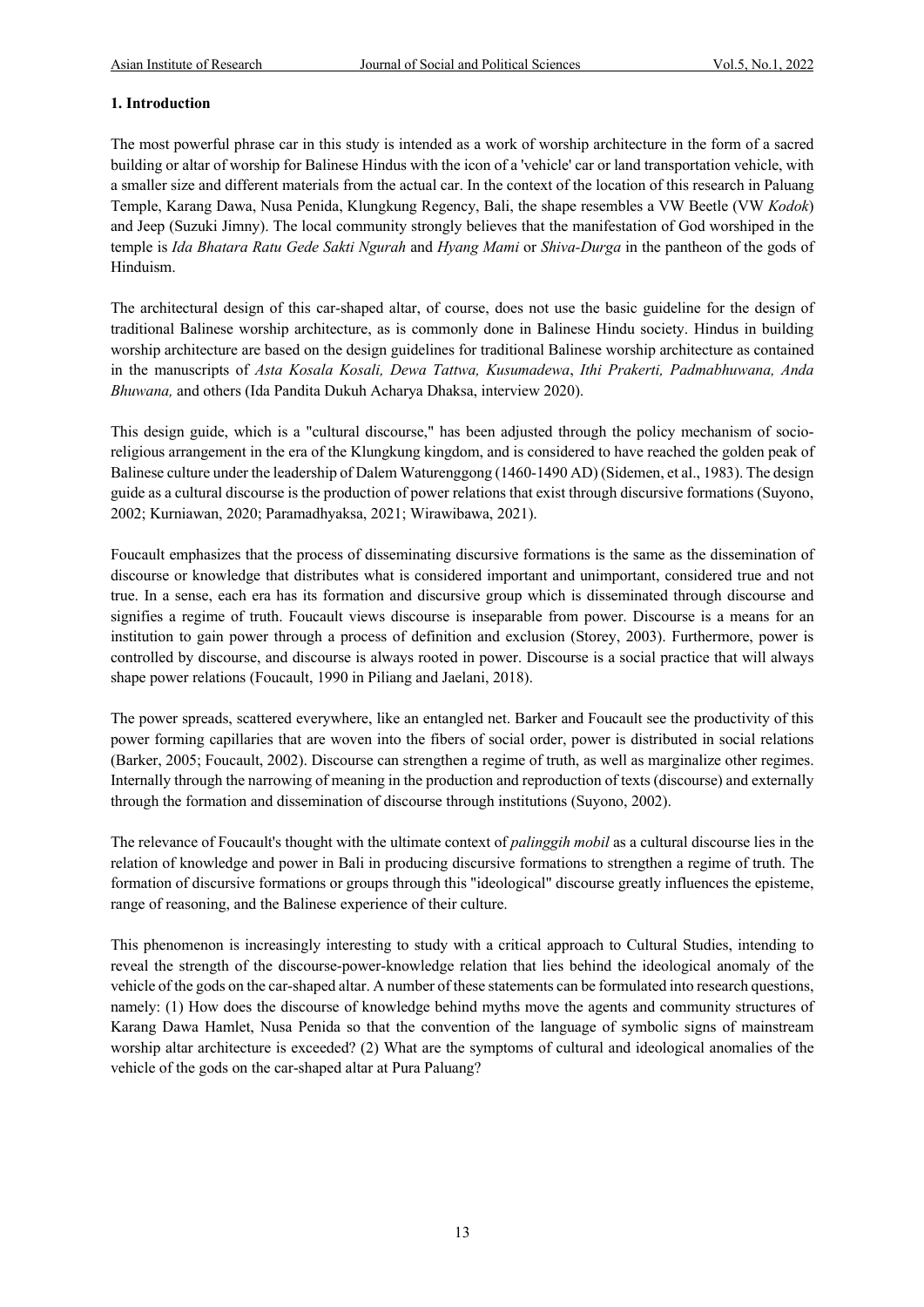#### **2. Discussion**

The existence and guidelines for building worship altars in the style of traditional Balinese architecture can be seen in several *lontars*, such as *Asta Kosala Kosali* (Development Team, 2009), *Dewa Tattwa lontar, Kusuma Dewa, Ithi Prakerti* (Soebandi, 2000), and others. The work of academic researchers related to traditional Balinese architecture and the results of research from domestic and foreign researchers who describe the existence of the *Palinggih* and several temples in Bali are quite numerous, including Books on Traditional Balinese Architecture (Gelebet, 2002), Pura Besakih (Fox, 2010), Architecture Hindu Sacred Buildings Based on Asta Kosala-Kosali (Dwijendra, 2008), Bali Sekala and Niskala (Eisman, 1992), Island of Bali (Covarrubias, 1972), Profile of Kahyangan Jagat Temple in Bali (Development Team, 2012), Bali Cultural Heritage (Laksmi et al, 2011), Temples of Unity in Diversity in Bali (Ardhana et al., 2020), and others. A number of these libraries try to provide a description of the temple and its shrine (*Palinggih*) with the perspective of the scientific background of researchers, but are still oblivious to the existence of Paluang Temple with two iconic car shrines (*Palinggih*) located in Nusa Penida. Meanwhile, the results of a study conducted by Suyoga and Anadhi (2018) show the strength of the powerknowledge relationship at Pura Paluang, as well as the results of the Suyoga study (2019) showing some identity struggles from the existence of a car altar at Pura Paluang.



Figure 1: Car-shaped altar at Paluang Temple Nusa Penida, Bali *Source: I P.G. Suyoga, 2020*

### **Understanding the Ideology of the Rides of the Gods (***Wahana Dewata***)**

Ideology in Habermas's thinking or referring to the Critical Theory tradition is not the same as understanding ideology in general. If in general, ideology is defined as a comprehensive and in-depth view or value system about the goals to be achieved by society as well as about the ways that are considered good to achieve those goals (Hermawan, 2001), then in Habermas's thinking or the Critical Theory tradition, the use of the word ideology refers more to "false consciousness or social illusion." In other words, the use of the word ideology by Critical Theory is intended to describe false ideas or beliefs that are widely considered true and are used to support certain institutions and perpetuate domination relations supported by that ideology (Lubis, 2016; Dwijendra, 2003).

*Wahana Dewata* is an idea about depicting the mounts or vehicles of the Gods (*Dewa*) in Hinduism. *Wahana Dewata* uses the form of mythological animals as described in *Pangideran Dewata Nawa Sanga. Wahana Dewata* is one of the complete attributes of the Gods who rule the cardinal directions, in addition to *sakti/istri*, *neptu,* colors, weapons. The *Wahana Dewata* is shown in Table 1.

|           | Table 1: Rides of the Gods (Wahana Dewata) in the Pengideran of Dewata Nawa Sanga |                  |
|-----------|-----------------------------------------------------------------------------------|------------------|
| Direction | God ( <i>Dewa</i> )                                                               | Vehicle (Wahana) |

|    | Direction | God ( <i>Dewa</i> ) | Vehicle <i>(Wahana)</i> |
|----|-----------|---------------------|-------------------------|
|    | East      | <i>Iswara</i>       | elephant                |
|    | Southeast | Mahesora            | Lion                    |
|    | South     | <i>Brahma</i>       | Angsa                   |
| 4. | Southwest | Rudra               | Cow                     |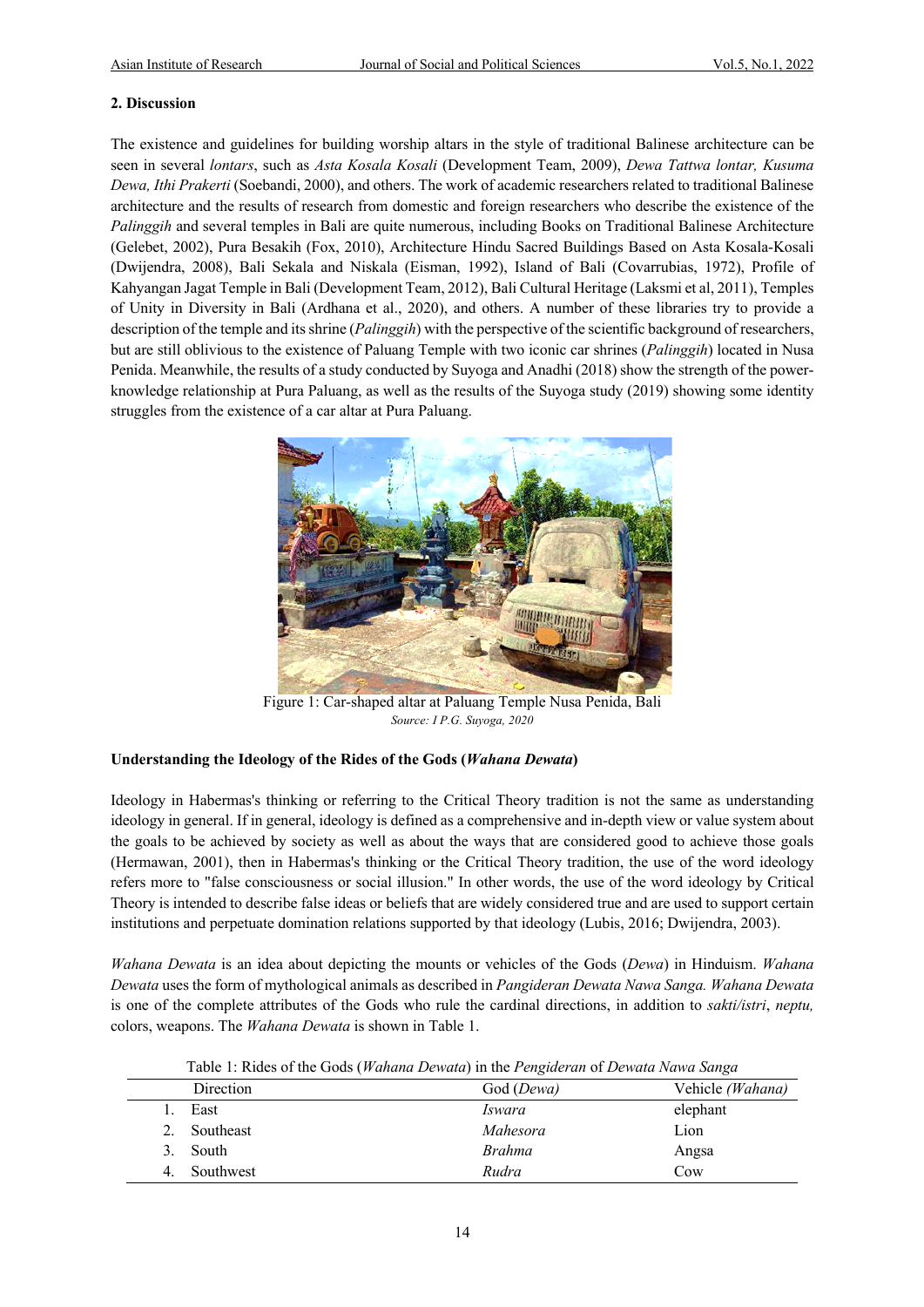| Asian Institute of Research | Journal of Social and Political Sciences | Vol.5, No.1, 2022 |
|-----------------------------|------------------------------------------|-------------------|
| West                        | Mahadewa                                 | Dragon            |
| Northwest<br>6.             | Sangkara                                 | Buffalo           |
| North                       | Wisnu                                    | Garuda            |
| Northeast<br>8.             | Sambu                                    | Wilmana           |
| Middle<br>Q                 | Siwa                                     | Lembu Nandini     |

Lord Shiva's vehicle (*Wahana Dewa Siwa*) in the sensing (*pengideran*) structure uses *Lembu Nandini*, as well as other gods riding certain types of animals or birds that are commonly encountered in the daily life of traditional agrarian societies. Thus the formation of the symbol of the vehicle of the gods (*Wahana Dewata*) is very dominant in the nuances of an agrarian ideology with a strong foundation of mythical and mystical knowledge that has become a habitus in the structure of Balinese society (Dwijendra, 2020).

Unlike the case with the architectural work for the symbol of the vehicle of Lord Shiva (*Wahana Dewa Siwa*) which is held at Pura Paluang, it is depicted as a car. The car is a product of industry and capitalism. Thus the formation of the symbol of the divine vehicle (*Wahana Dewata*) is influenced by a market ideology based on industrial/capitalist culture with the dominant power of realist knowledge and the strong individual norms of its cultural agents. The process of shifting the ideology of the vehicle of the gods occurs because the language of traditional signs is exceeded and cannot be separated from the symptoms of cultural anomalies (developed from Kontuwijoyo, 2006).

### **Going Beyond Traditional Sign Language**

The design standards for traditional Balinese worship architecture are loaded with socio-religious values and norms as a complete link between *tattwa*/philosophy, ethics-morals and ceremonies or rituals. The values that underlie every development are for *parhyangan* architecture (worship), *pawongan* architecture (residential buildings and death buildings), and *palemahan* architecture in the form of spatial planning, land and complementary buildings and public facilities. The guide to mainstream Balinese Traditional Architecture was at least established until the 19th century at the beginning of the colonial era.

Cultural reproduction that appears as a symbolic sign and is based on the norms of the standard is what drives the construction of the worship architecture of the Balinese people. However, if it refers to Foucault's perspective, they are not driven by values and norms but compromise with the discourse conveyed by people who have the power to speak on behalf of these values in building the architecture of their worship (developed from Foucault, 2002). Thus, the form of a car altar that does not follow the values and norms of the construction of a mainstream traditional altar, shows that there is a strong discourse conveyed by local agents/elite so that it is not commensurate with the mainstream Balinese traditional worship building.

Discourse through myth, mentions that *Ratu Gede Ngurah* and *Hyang Mami* as gods (*Dewata*) who reside in Paluang Temple conduct inspections by driving a car to monitor, protect and grant safety to the entire community (Jro Mangku Suar, June 2020). The strong power of knowledge behind the mythical discourse has received a positive response from local elites and various groups in Karang Dawa Hamlet and has mobilized agents or local elites of the Karang Dawa community to realize his vehicle (*Wahana*) in the form of the sacred *Pelinggih* building with the icon of a car.

### **Cultural Anomaly**

The study of the symptoms of cultural anomalies sees a symbolic process transforming. A product of culture can become no longer supported by its social institutions, or by the mode of the social organization of the culture. Cultural contradictions can occur so that they can paralyze their social foundations (Kontuwijoyo, 2006). Kontuwijoyo in the same source previously tried to elaborate on the sociological thought of Williams (1981), that there are three main components in the sociology of culture, namely cultural institutions, cultural content, and cultural effects or norms. In other words, cultural institutions ask who produces cultural products, who controls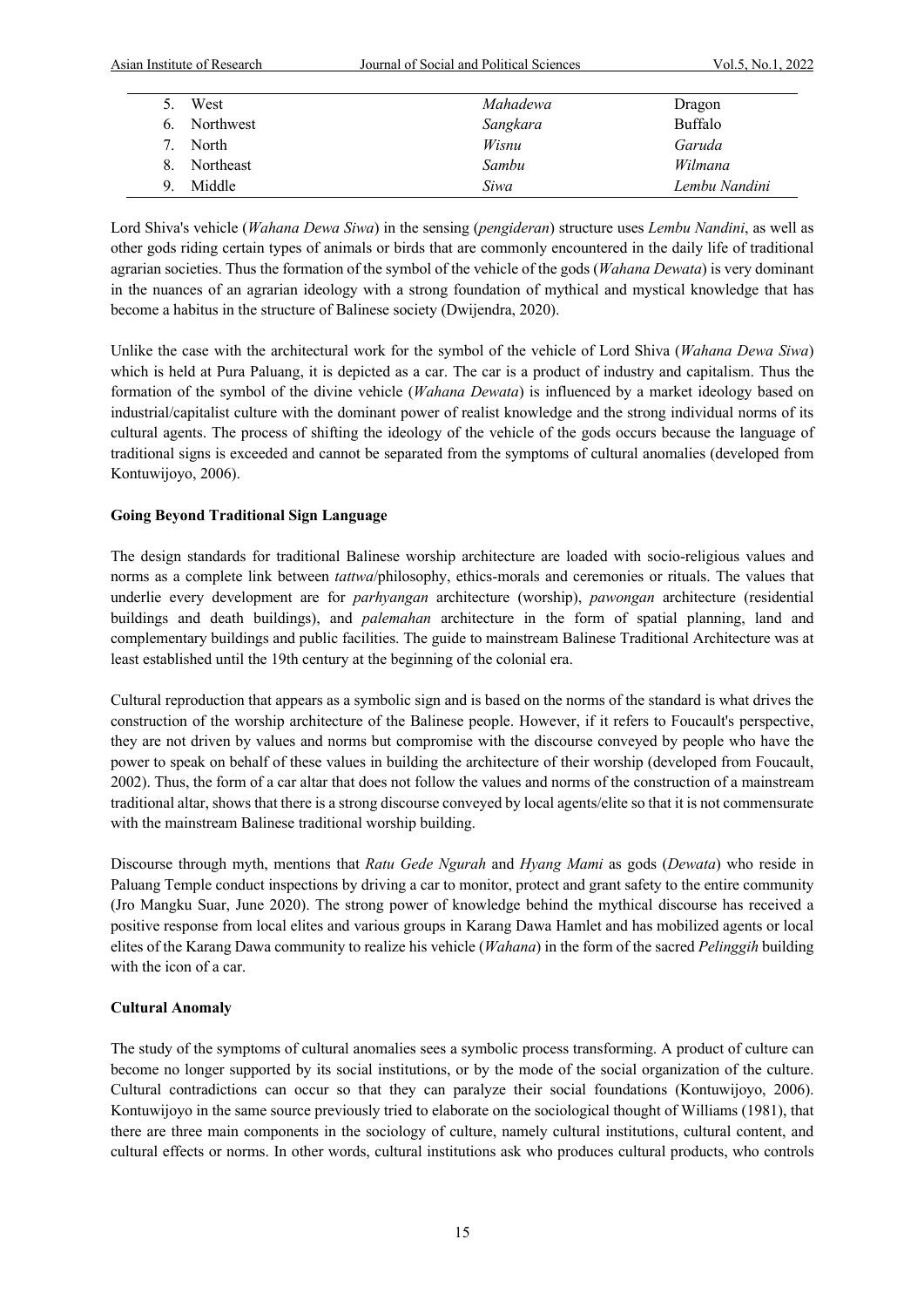them, and how that control is exercised. Cultural content asks what is produced or what symbols are sought, and cultural effects ask what consequences are expected from the cultural process.

Kontuwijoyo then constructs the history of Indonesia and its symbolic process into three historical categories, namely: traditional patrimonial, capitalist, and technocratic. While the symbolic process of each historical category is divided into three, namely institutions, symbols, and norms. The term historical category is used instead of a period, meaning that the categories are not always in alternating order, but can overlap each other, even though there is chronological order. The reconstruction of his thinking is shown in Table 2 below:

| Table 2: Indonesian History and its Symbolic Process |                         |               |                 |  |  |
|------------------------------------------------------|-------------------------|---------------|-----------------|--|--|
| <b>History Category</b>                              | <b>Symbolic Process</b> |               |                 |  |  |
|                                                      | <b>Institution</b>      | <b>Symbol</b> | <b>Norm</b>     |  |  |
|                                                      | Abdi Dalem Society      | Mythic        | Communal        |  |  |
| Patrimonial Traditional                              | King                    |               |                 |  |  |
|                                                      | Command                 | Mythic        | Obedience       |  |  |
|                                                      | Professional            |               | Individualist   |  |  |
| Capitalist                                           | Market                  | Realist       |                 |  |  |
|                                                      | Tender                  |               |                 |  |  |
|                                                      | Professional            |               | Modification    |  |  |
| Technocratic                                         | State                   | Pseudorealis  | <b>Behavior</b> |  |  |
|                                                      | Order                   |               |                 |  |  |

*Source: Developed from Kuntowijoyo, 2006: 6*

Kontuwijoyo further stated the possibility of a cultural dichotomy in one category and also symptoms of cultural anomalies at the end of each historical category. In a patrimonial society, for example, there will be a social and cultural dichotomy between the nobility and the peasants. There is court culture and there is folk culture, each of which has its institutions, symbols, and norms. Likewise in the capitalist category, it has a cultural dichotomy in high culture and popular culture, with its institutions, symbols, and norms. In this case, Sorokin (1964) reminds us that even though the dichotomy exists, there is also cultural mobility, up or down, which causes both institutions, symbols, and norms to transform.

Kontowijoyo's ideas can be used as a basis for analysis that the iconic *Palinggih* car as a symbol of worship shows that the people of Karang Dawa at the time of the idea of building a worship symbol by taking a shape resembling a car, can be categorized into the category of capitalist history. Individual norms as a normative aspect in the symbolic process can be seen from the no longer using the standard form of the traditional Balinese altar to worship idols, but using a new, more realistic form as a vehicle, namely the iconic car. In other words, it can be stated that there has been a shift in the choice of altar form that deviates from the general tradition of worship architecture. This cultural anomaly can certainly be understood from the strong influence of capitalist culture with its market ideology in introducing new things that are more trendy at that time. The realist form of the car as a means of transportation is then considered very adequate to be presented as a vehicle of the gods. Its function is transformed into a vehicle for idols, it is even believed to be able to fly to facilitate the process of supernatural protection and can speed up the process of providing help to people who need it, wherever they are (Jro Mangku Suar, interview June 2020).

The idea of an altar in the form of an individual car was realized at the Paluang Temple which was originally owned by an individual. The history of Pura Paluang tells that at first Pura Paluang was built on dry land owned by a resident so that automatically the temple was a private temple or a family temple. Then after the crowds of people from outside Karang Dawa Hamlet, Nusa Penida came to pray or visit to find out the existence of the carshaped altar, its ownership and management were handed over to the traditional village institution. Since then its management has been carried out by the temple organization (*Pamaksan*) and the status of Paluang Temple later became one of the properties of the traditional village with the status of a territorial temple. Now the existence of Pura Mobil is widely known, the people who attend are both Hindus and non-Hindus from within and outside the country (Jro Mangku Suar, interview June 2020).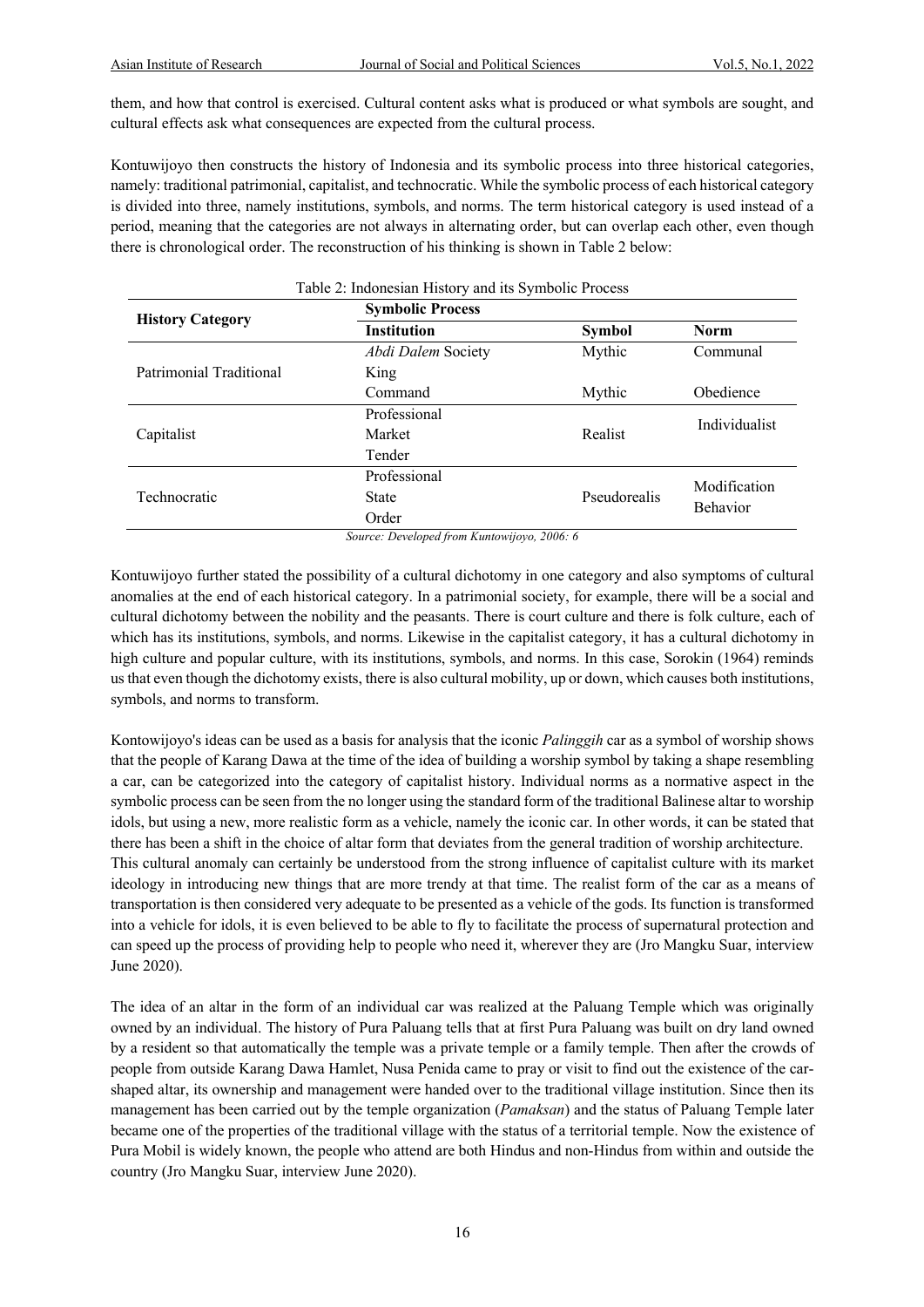The strength of the power relation of knowledge in myth was developed by intellectual actors, namely religious leaders (*Pemangku*) with traditional leaders and the Karang Dawa Hamlet service. The knowledge behind the myth is captured and developed as power through symbolic signs or the sacred *Palinggih* building in the form of a car. Then the power of discipline relation works to discipline the community body of Dusun Karang Dawa to be obedient and obedient in the practice of worship in the two sacred buildings with the iconic car, and other sacred buildings in Paluang Temple. The power of discipline has even expanded to discipline the community outside the Karang Dawa Hamlet. This body discipline is not only a form of fulfilling desires and expectations, the glue of social relations but has become an ideology.

If you refer to the thinking of Thompson (2003), which reveals that the function of ideology is as a glue for social relations that binds members of society together by applying collectively agreed values and norms. Although it seems that Thompson's statement about ideology is criticized by Foucault who states that people are not moved by conventions of values and norms, but by discourses delivered by people who have the power to speak. However, the power and domination relations that are intrinsic to the depths of ideology reflect the power of discourse. Discourse in the sense of language practice or words carried out by dominant actors in Karang Dawa Hamlet. Thus, the social meaning of ideology is also constructed in the discourse, so that it can be said that solidarity and even solidity are maintained, and the unity of steps is also maintained thanks to the ideology of the vehicle of the gods.

On the other hand, Danesi explains that buildings can be "read" as narrative texts with specific meanings (Danesi, 2012). Thus, architecturally, the design of *Palinggih* cars is influenced by certain car manufacturers' brands (VW and Suzuki). The design of the car (a mass industrial product of the era of the Industrial Revolution 2.0), was transformed into a religious symbol or religious sign. In particular, these two types of cars were quite popular in the colonial era and were seen as being able to represent the Vamily Wagon-family vehicle (VW Beetle) and operational vehicle (Jimny) which were inspired by the reliable vehicles of today's tourists. Both options are believed to be appropriate for *Dewa Shiva-Durga's* vehicle when only with internal family members, and when he is carrying out field duties monitoring the people or community of Karang Dawa, Nusa Penida either at home or overseas (Jro Mangku Suar, interview June 2020).

The design of the car altar is different from the standard of Balinese traditional worship architecture which stipulates certain provisions in building worship altars (forms, materials, and development ethics) which are categorized as high taste standards, noble values, and are "high culture." Thus, *Palinggih* cars whose designs are outside the traditional values and norms can be categorized as "popular culture." This is following Piliang's thinking, which understands that religious practices in popular culture have developed along with industrialization, mass production, and mass media. Religious practices are displayed, carried out, understood, and carried out as an inseparable part of the process of industrialization, mass production, and mass media. Religion (religious symbol) is presented and carried out as the fulfillment of mass desires (Piliang and Jaelani, 2018; Idedhyana 2020; Wijaya 2021).

#### **Conclusion**

The car altar at Paluang Temple, Nusa Penida is a Hindu religious symbol to *stana* the manifestation of God with the titles *Ida Bhatara Ratu Gede Ngurah* and *Hyang Mami* (a term in local theological terminology) or *Shiva Durga* in Hindu theological terminology.

The unique architectural design of this car altar, which is "free" from the grip of mainstream Balinese traditions, has become an architectural existence that is different from several large temples in Nusa Penida. This is inseparable from the dominance of the local elite in capturing and developing the power of knowledge through internal discourse in Karang Dawa, and has even been able to discipline the wider community to visit Paluang Temple.

The strong power of discourse-knowledge-truth behind mythical discourse has moved agents or local elites of the Karang Dawa community to realize their vehicle (*Wahana*) in the form of an iconic car altar so that it can be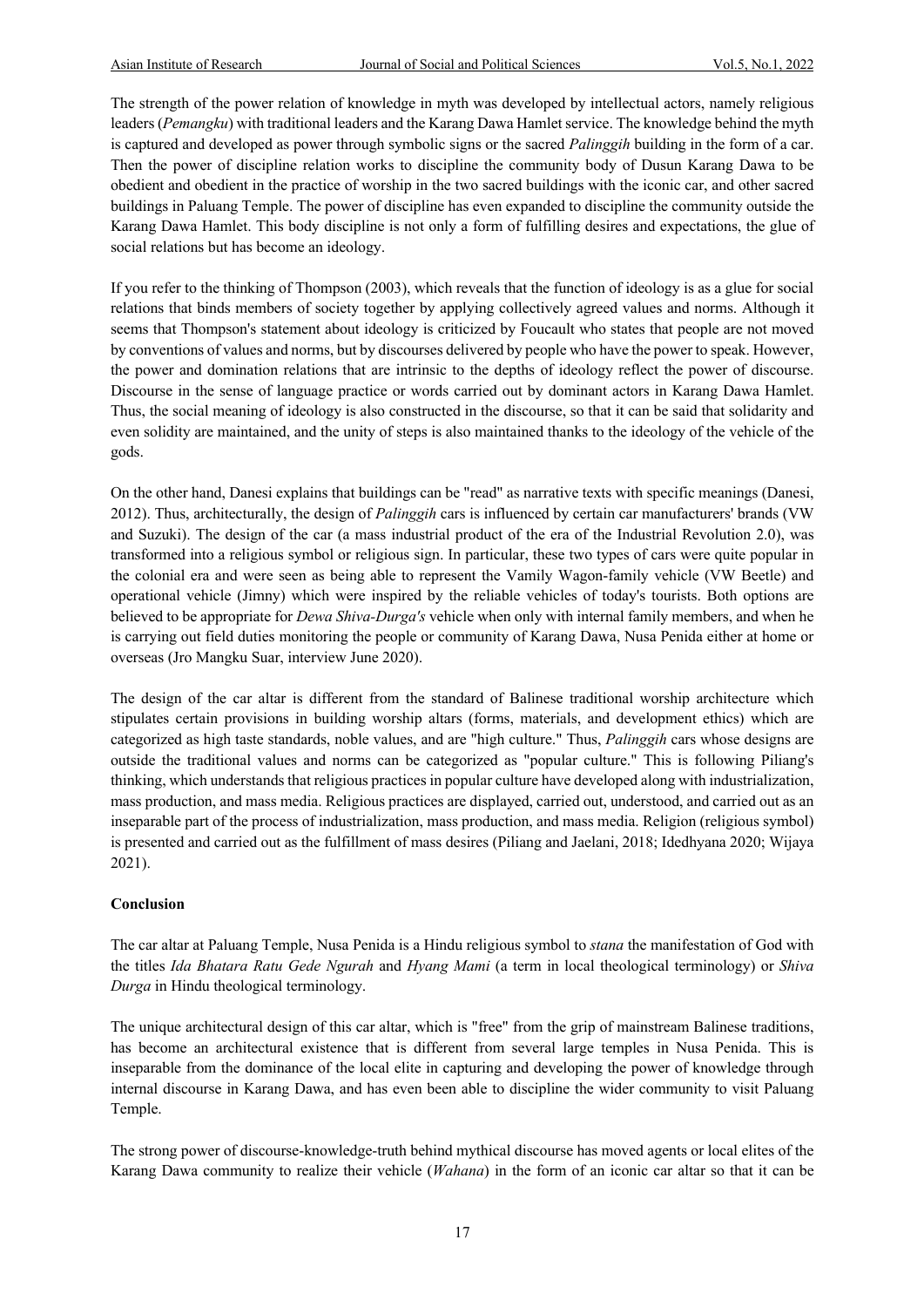categorized as "popular culture." The process of shifting the ideology of the vehicle of the gods occurred because of the transcendence of the traditional sign language and the strong symptoms of cultural anomalies.

#### **References**

- Agus Kurniawan, Putu Rumawan Salain, Ngakan Ketut Acwin Dwijendra, and I Gusti Ngurah Anom Rajendra. 2020. Revealing the Meaning Behind Mandala of Agung Karangasem Palace, Bali Indonesia: Investigating Through Semiotics For Preservation Of Historic Value. *International Journal of Advanced Science and Technology*, 29(7), 1417 - 1427. Retrieved from http://sersc.org/journals/index.php/IJAST/article/view/15555.
- Ardhana, I K.; Budiana, I D.K.; Raka, A.A.; Pageh, I M. 2020. *Pura-Pura Bhineka Tunggal Ika di Bali. Konsep, Wacana dan Prospek Masa Depan (Temples of Unity in Diversity in Bali. Concepts, Discourses and Future Prospects)*. Denpasar: Pustaka Larasan bekerjasama dengan Universitas Hindu Indonesia.
- Barker, Chris. 2005. *Cultural Studies: Teori dan Praktik* (*Cultural Studies: Theory and Practice) Translated by Tim Kunci Cultural Studies Centre.*Yogyakarta: PT. Bentang Pustaka.
- Chaney, David. 1996. *Lifestyles. A Comprehensive Introduction (Translated by Nuraeni)*. Yogyakarta: Jalasutra. Covarrubias, Miguel. *Island of Bali.* London: Oxford University Press.
- Danesi, Marcel. 2012. *Pesan, Tanda, dan Makna. Buku Teks Dasar Mengenai Semiotika dan Teori Komunikasi (Messages, Signs, and Meanings. Basic Textbook of Semiotics and Communication Theory).* Yogyakarta: Jalasutra.
- Dwijendra, Ngakan Ketut Acwin. 2003. "Perumahan Dan Permukiman Tradisional Bali (*Balinese Traditional Housing and Settlement*)." *Jurnal Permukiman "Natah*.
- Dwijendra, Ngakan Ketut Acwin. 2008. *Arsitektur Bangunan Suci Hindu Berdasarkan Asta Kosala-Kosali (Hindu Sacred Building Architecture Based on Asta Kosala-Kosali).* Denpasar: CV. Bali Media Adhikarsa dan Udayana University Press.
- Eiseman, JR. F.B. *Bali Sekala and Niskala Vol. Essays on Religion, Ritual, and Art.* Singapore: Periplus Editions (HK) Ltd.
- Foucault, Michel. 2002. *Power/Knowledge, Discourse on Power/Knowledge (Translated by Yudi Santosa)*. Yogyakarta: Bentang Budaya.
- Fox, David J. Stuart. *Pura Besakih. Pura, Agama, dan Masyarakat Bali (Besakih Temple. Temples, Religion, and Balinese Society).* Denpasar: Pustaka Larasan bekerjasama dengan Udayana University Press, KITLV-Jakarta
- Gelebet, I Nyoman. 2002. *Arsitektur Tradisional Daerah Bali (Traditional Balinese Architecture)*. Denpasar: Badan Pengembangan Kebudayaan dan Pariwisata. Deputi Bidang Pelestarian dan Pengembangan Budaya. Bagian Proyek Pengkajian dan Pemanfaatan Sejarah dan Tradisi Bali.
- I Nyoman Widya Paramadhyaksa, Ngakan Ketut Acwin Dwijendra. 2021. "The Complexity of Orientation in Traditional Village Architecture in Bali, Indonesia", *Humanities Diliman, A Philippine Journal of Humanities*, HD Vol. 18 No. 1, January-June 2021
- I Nyoman Wijaya, I Made Gede Anadhi, I Putu Gede Suyoga, Ngakan Ketut Acwin Dwijendra. 2021. Padharman Dalem Temple: Tracing the Power of Java Kings in Architecture of Worship in the Current Bali, Indonesia. *PalArch's Journal of Archaeology of Egypt/Egyptology*, 18(2).
- Ida Bagus Gde Wirawibawa , I Dewa Gede Agung Diasana Putra , Ngakan Ketut Acwin Dwijendra. 2021. "Memada-mada: The Power Relation and Architectural Creativity of Gianyar Palace," *Civil Engineering and Architecture*, Vol. 9, No. 3, pp. 949 - 957, 2021. DOI: 10.13189/cea.2021.090336.
- Ida Bagus Idedhyana, Ngakan Putu Sueca, Ngakan Ketut Acwin Dwijendra and Ida Bagus Wirawibawa. 2020. Architecture of Padmasana Tiga in Besakih Temple, Bali Indonesia: Interpreted from the Concept of Shiva Siddhanta. *International Journal of Advanced Science and Technology*, 29(11s), 13 - 26. Retrieved from http://sersc.org/journals/index.php/IJAST/article/view/19917.
- Kuntowijoyo. 2006. *Budaya dan Masyarakat (Culture and Society).* Yogyakarta: Tiara Wacana.
- Laksmi, A.A. Rai Sita; Mardika, I M.; Sudrama, K. 2011. *Cagar Budaya Bali, Menggali Kearifan Lokal dan Model Pelestariannya (Balinese Cultural Heritage, Exploring Local Wisdom and Its Preservation Model).* Denpasar: Udayana University Press.
- Lubis, Akhyar Yusuf. 2016. *Pemikiran Kritis Kontemporer: dari Teori Kritis, Culture Studies, Feminisme, Postkolonial hingga Multikulturalisme (Contemporary Critical Thinking: from Critical Theory, Culture Studies, Feminism, Postcolonial to Multiculturalism)*. Jakarta: PT RajaGrafindo Persada.
- N. K. A. Dwijendra. 2020. Identity Struggle Perspective in Car-Shaped Shrine in Paluang Temple, Nusa Penida Bali, Indonesia, *International Journal of Psychosocial Rehabilitation*, Vol. 24, No. 4, DOI: 10.37200/IJPR/V24I4/PR201653. Retrieved from https://www.psychosocial.com/article/PR201653/13871.